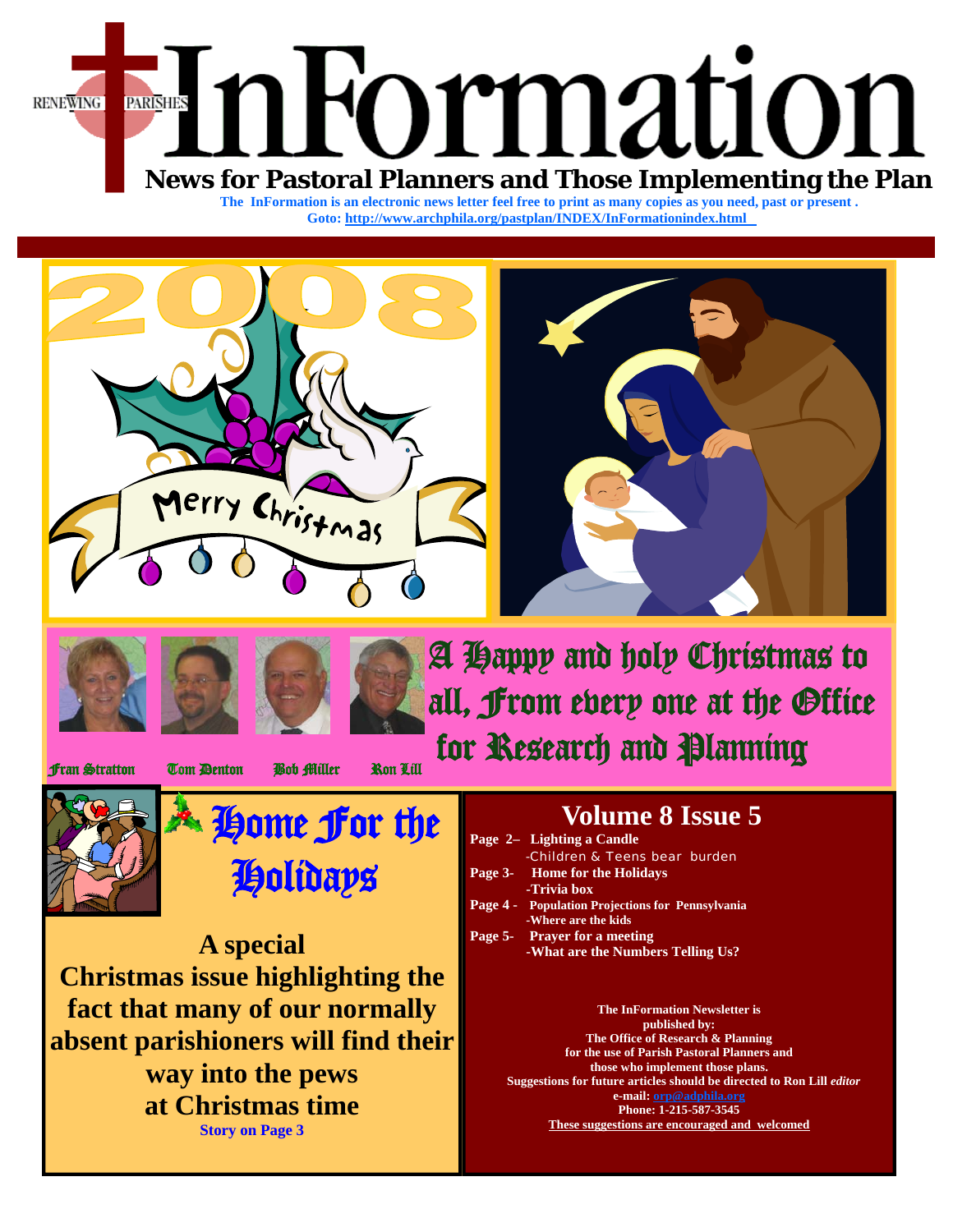## Children & Teens bear immigration enforcement burden



#### **WHAT'S HAPPENING**

As immigration enforcement workplace raids and deportations increase, a heavy burden is placed on Latino children and teens.

• According to a report by the National Council of La Raza and the Urban Institute, *Paying the Price: The Impact of Immigration Raids on America's Children*, consequences include separation of children from one or both parents, emotional trauma and economic hardship. Raids forced schools, childcare providers and extended families to act swiftly as safety nets for children

• For immigrants who are high school age, the DREAM Act (Development, Relief and Education for Alien Minors), was defeated Oct. 2007, by the Senate, would have allowed young people brought to the U.S. illegally by their parents to earn legal resident status by attending at least two years of college or enlisting in the military

The Migration Policy Institute estimates that there are 360,000 high school graduates who are in the U.S. illegally and who would have been eligible, with another 715,000 younger students qualifying if they graduate high school (USAToday.com 10.7.07). They now face deportation.

#### **WHAT THIS MEANS TO PARISHES**

Children are most affected whenever their parents are involved in work-site enforcement and deportation operations. Developing and supporting programs to provide for their welfare takes precedence as such enforcement and deportation activities increase.

• Aspiring high schoolers facing deportation will most likely move into the shadows of society while Congress puts off meaningful immigration reform until the new leadership takes office. A place where they might be able to connect is with their parish programs for youth.



## **Encendiendo una vela para el bilingüismo en Carolina del Norte**

#### **LO QUE ESTÁ SUCEDIENDO**

• Construyendo un puente lingüístico entre culturas, en Greensboro, Carolina del Norte, la Iglesia está emparejando a hablantes de inglés con inmigrantes de habla hispana para ayudar a cada uno a aprender la lengua del otro.

Un programa de la Primera Iglesia luterana, nombrado La Vela, entrena cada pareja a conversar informalmente. Los participantes reciben una lista de frases para comenzar en la lengua de la otra persona. Por ejemplo: ¿Desde cuándo está en Greensboro? ¿Cuál es su alimento favorito?

Éste es un derivado de un programa Platiquemos patrocinado por la Asociación de Salud Mental en Greensboro. Su objetivo clave: extenderles una mano a los inmigrantes que están aislados, temerosos y solitarios en una tierra extraña (News-Record.com 4.2.08).

# **Lighting a candle for bilingualism in North Carolina.**

#### **WHAT'S HAPPENING**

• Building a linguistic bridge between cultures, a Greensboro, North Carolina, church is pairing English speakers with Spanishspeaking immigrants to help each learn the other's language.

• A First Lutheran Church program called *La Vela* ("The Candle") trains each pair to chat informally. Participants receive a list of starter phrases in the other person's language. Examples: "How long have you been in Greensboro?" "What's your favorite food?" It's a spin-off of a program called *Platiquemos* ("Let's Chat") sponsored by the Mental Health Association in Greensboro. A key objective: to extend a hand to immigrants who are isolated, fearful and lonely in a strange land (News-Record.com 4.2.08).

For nearly 3 in 10 households, don't even bother trying to call them on a landline phone. In the second half of 2007, 16% of households had only cell phones, while 13% also had landlines but got all or nearly all their calls on their cells.

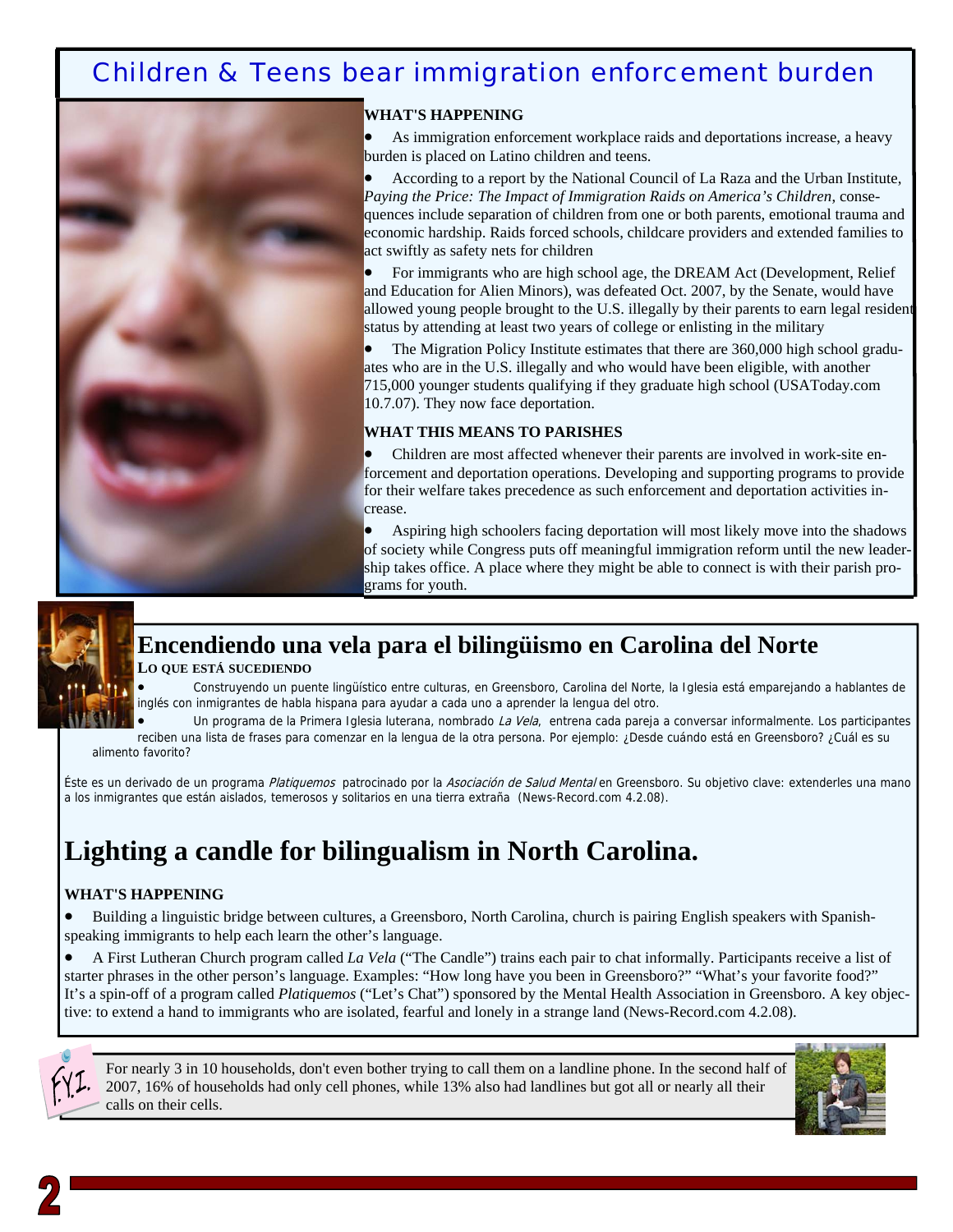

### **When You Notice the Empty Pews:** What Can You Do?

Maybe you've noticed empty pews where a bustling Sunday crowd used to gather in your church. Maybe members of your own family have abandoned regular practice of the Catholic Faith. Maybe you have wondered how this happened and what can be done about it, short of closing and merging more and more churches.

Good News! These pews have a story to tell and are meant to be more than a source of discouragement. Let's delve into their story and see where it leads us. Let's search out their message. Perhaps these pews are meant to be like the empty manger during Advent. They look dark and deserted, but the Christmas star burns brightly just over the horizon and Jesus has not abandoned us. **by Ron Lill** www.catholicevangelizer.com. **Copyright 2008**, John and Therese Boucher. Used by permission. www.catholicevangelizer.com.

Our research tells us that on any given Sunday about 1 in 3 registered Catholics will show up in the pews. We also know that a high percentage of the registered and non registered Catholics do show up for Mass at Christmas time.

 The Christmas liturgy is an opportunity to show annual Mass attendees that the parish is the same place it was last year, or that a great transformation has taken place since last Christmas. It is even more welcoming and joyful, a place where the presence of the Holy Spirit can be felt strongly. The parishioners and the clergy play a major role in the atmosphere of the Mass. It is the obvious presence of God in the people gathered that will draw people to the liturgy.

 Suppose you picked up the Philadelphia Inquirer one morning and the front page headline said " the Lord Jesus will be at Our Lady of …. Catholic church tomorrow morning at 8:00 AM at the corner of 15th & Elm". Would folks show up to see the Christ? You bet they would! It should be the headline every day. Never forget that the living Christ is present in our church and that knowledge alone should make us the most loving, joyful and enthusiastic people on the face of the earth. Think about that when trying to welcome people "Home for the Holidays". Sometimes we overlook the obvious specialness of the Holy Mass.

When asked about our church by family or friends who really want to know "why we show up each week," take a deep look inside and verbalize the thoughts in your heart. After all, folks want a truthful answer. They don't want cool or trendy words they really want to know! The Holy Spirit is urging them to search for the truth the way and the life and God wants you to explain why you're in the pews. The Holy Spirit will use you if you let Him and He'll give you the words if you speak from your heart.

**I remember the words of John Boucher spoken at a workshop I attended " If this isn't in support of evangelization, then why are we doing it?"** For more help on the web go to**:** The Paulist National Catholic Evangelization Association (http://www.pncea.org/) and

http://www.iame3.com/UserFiles/pages/File/2008-E-Exchange\_/23\_\_When\_You\_Notice\_the\_Empty\_Pews.pdf



*The Archdiocese of Philadelphia has a Director of Evangelization, Sr. Louise Alff. Sister has a lot of helpful ideas, and training programs to aid parishes with an Evangelization effort. Sr. Louise also leads a workshop entitled : Too Few in the Pew: Practical ideas to invite the inactive and unchurched to return .* 

*When you boil it all down spreading the Gospel is our mission, you, me and the whole Church.* 

 *To contact Sr. Louise: e-mail SRLALFF@adphila.org or Telephone: 215-587-0547* 



Sr. Louise Alff

# **CAN I GET**

**ADDITIONAL COPIES OF THE** 

**INFORMATION?** 

**You can click on to the news letter web site** 

[http://www.archphila.org/pastplan/](http://archphila.org/pastplan/INDEX/InFormationindex.html)INDEX/ InFormationindex.html

 *Note: You can print as many copies as you need* 



## **Trivia Box**

<u>. . . . . . . . . . . . . .</u>

Generation cohorts differ because of their experiences **Can you name the 6 living generations?**  *Go to Page 5 in the answer box* 

<u>. . . . . . . . . . . . . . . . . . .</u>

**Has your parish or Cluster entered into a Planning Process?** 

**Do you need a professional Facilitator? The office of Research and Planning maintains a list of trained and experienced Resource people. Contact us at:** *The Archdiocese of Philadelphia 222 n. 17th Street Rm.216 Phila. Pa 19103*  **Phone** *215-587-3545* **E-mail** *orp@adphila.org*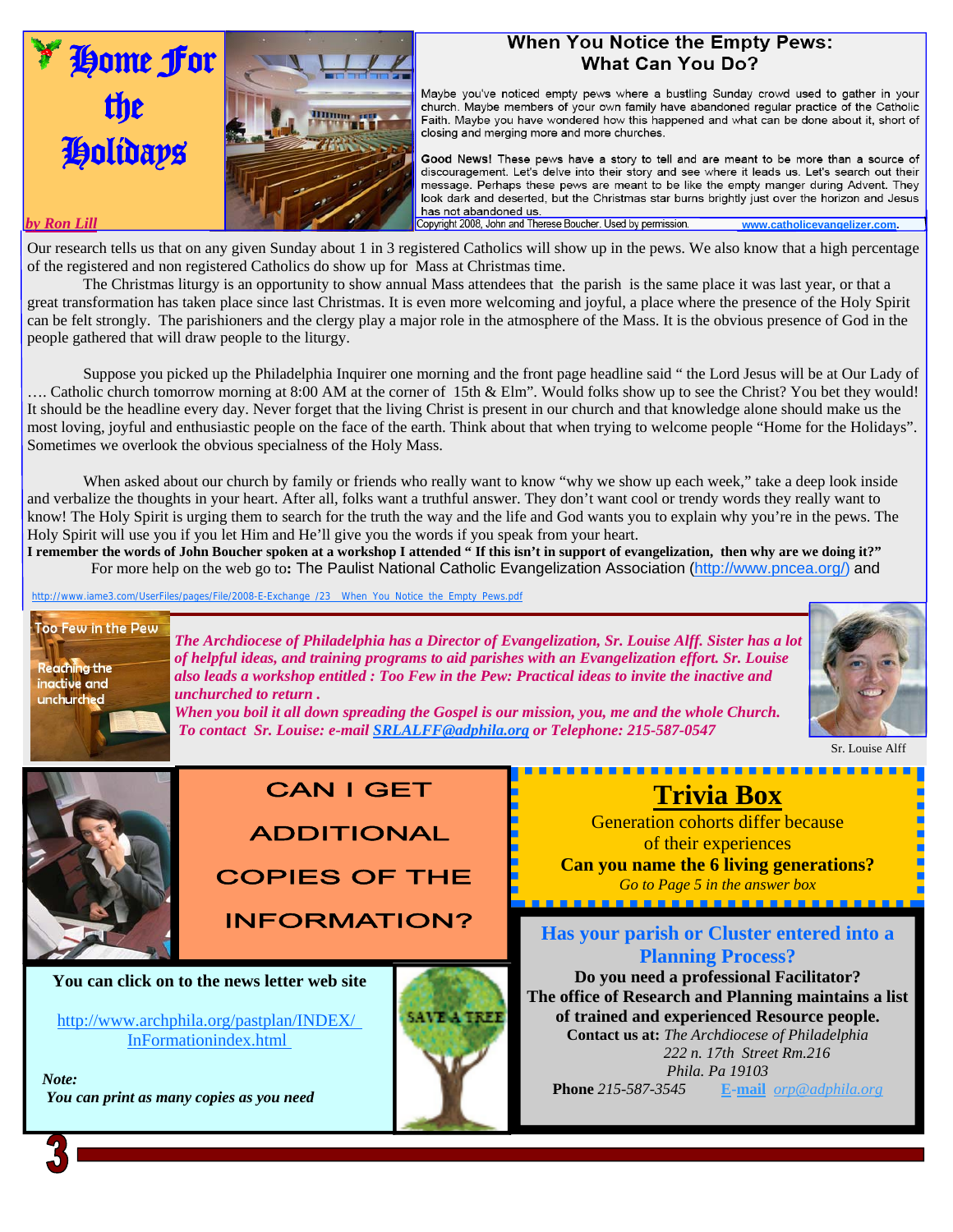|              | <b>Total Projected</b><br><b>Population Percent Change</b><br>Pennsylvania Counties: 2000 to 2030                                                                                                             |                       |                                                |        |
|--------------|---------------------------------------------------------------------------------------------------------------------------------------------------------------------------------------------------------------|-----------------------|------------------------------------------------|--------|
|              | Pennsylvania Percent Change: 7.4%                                                                                                                                                                             |                       |                                                |        |
| Name         | April 1,<br>2000                                                                                                                                                                                              |                       | Change, 2000-2030<br>Percent<br><b>Numeric</b> |        |
| Pennsylvania | 12,281,054                                                                                                                                                                                                    | 13,190,400            | 909,346                                        | 7.4    |
| Chester      | 433,501                                                                                                                                                                                                       | 692,054               | 258,553                                        | 59.6   |
| Bucks        | 597.635                                                                                                                                                                                                       | 697.961               | 100.326                                        | 16.8   |
| Delaware     | 550,864                                                                                                                                                                                                       | 583,942               | 33,078                                         | 6.0    |
| Montgomery   | 750.097                                                                                                                                                                                                       | 888,265               | 138.168                                        | 18.4   |
| Philadelphia | 1,517,550                                                                                                                                                                                                     | 1,408,232             | $-109,318$                                     | $-7.2$ |
| Source-      | Pennsylvania State Data Center<br>Penn State Harrisbu<br>The Commonwealth's Official Source for Population and Economic Statistics<br>http://pasdc.hbg.psu.edu/pasdc/data_and_information/briefs/RB110308.pdf | <b>Research Brief</b> |                                                |        |

# **Where Are the Kids?**



Its ten P.M. do you know where your kids are? A few years back, this was a public service announcement repeated frequently on the network television stations. One of the important jobs of a parish community is to know the children of the parish. Parents and godparents of children are obliged to form their children in the

faith and practice of a Christian life by word and example. By virtue of his office, the pastor is obliged to provide for the catechetical formation of adults, young people, and children. A first step to providing support for parents and education for the children is to account for the children living in the parish. (Canons 774, 776)

U.S. Census report 4B, distributed to the Pastors in July, 2002, accounts for all the children under 18 living in the parish at the time of the 2000 census and the living arrangements that they were in. This includes those living with both parents, just their father or mother, a grandparent, other relative or non relative, or in a group home.

The part of the **Annual Pastoral Report** entitled *Report on Catholic Education* asks parishes to account for all Catholic children in public schools, non-Catholic private schools, or Catholic schools other than the parish school. When these numbers are added to the parish school enrollment, they comprise all of the children that the parish knows about and is able to count.

The number of parish children in public and non Catholic private schools can be compared to the number enrolled in the parish religious education program. The difference represents an opportunity for different or better parish programs to attract the missing children and their parents to religious education programs.

This number of parish children known to be enrolled in some school can also be compared with the number of babies baptized at the time the children were born. For example, children in elementary school (K-6) in 2000 were born between 1989 and 1995. Taking into consideration the number of children who may move in and out of the parish before starting school, this can give the parish a very rough estimate of the number of children to be accounted for. In the Archdiocese of Philadelphia, we estimate that parishes are able to identify the enrollment status of about 88% of children in the elementary grade levels (K-8) and 61.8% of the high school age children. At any point in time, about 75% of the elementary age children are enrolled in Catholic schools or some type of Catholic religious instruction--only 40.4 % of the estimated number of high school children are enrolled. How does your parish compare?

Finally, by looking at the total number of children living in the parish on U.S. Census Report 4B, the parish can consider the share of all school age children who are known by the parish. This may provide opportunities for evangelization by addressing the needs of the children and, through them, their parents. *Article by Dr. Robert Miller*